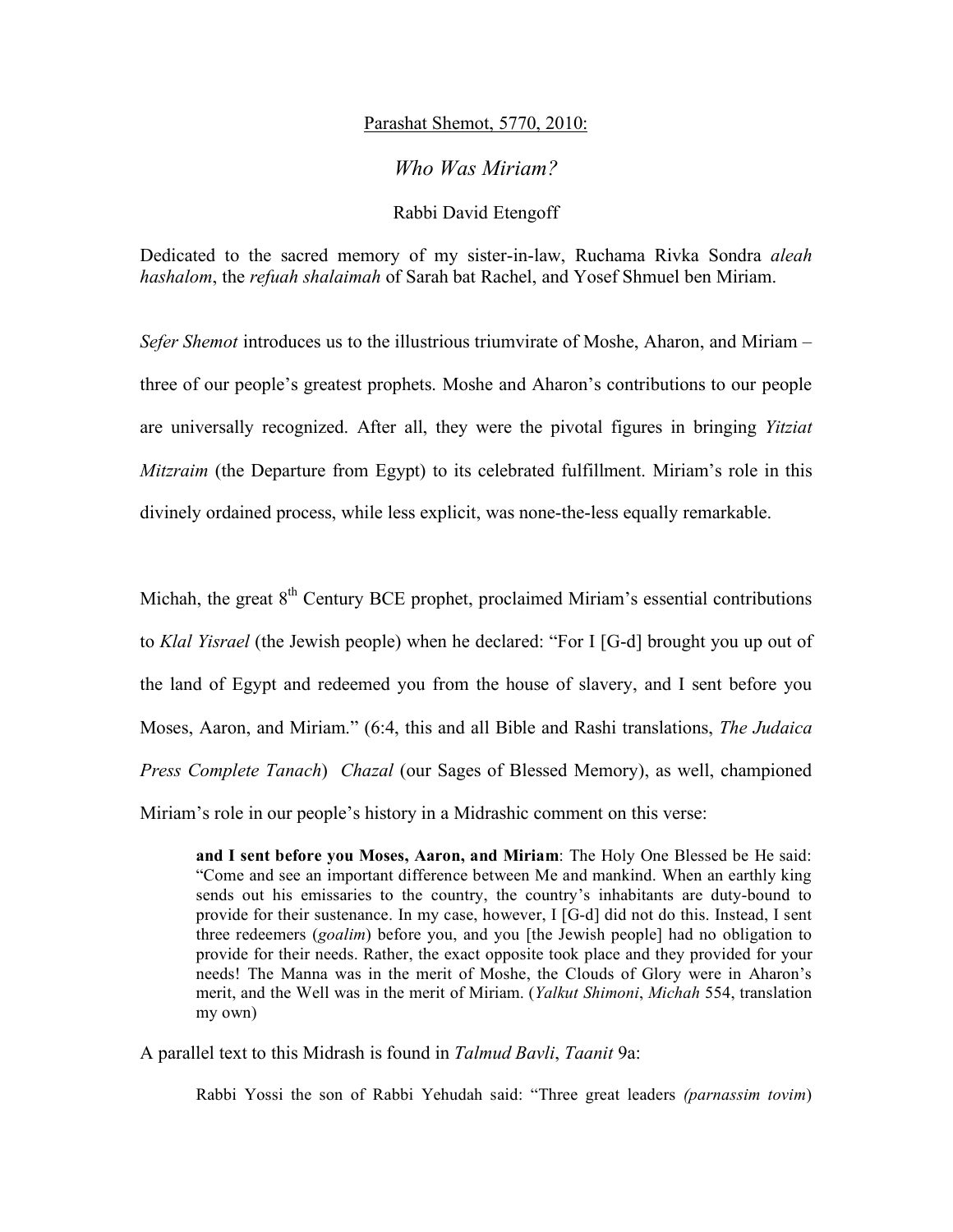arose on Israel's behalf, and they were: Moshe, Aharon, and Miriam; and three wondrous gifts were given through them: the Well, the Clouds of Glory, and the Manna. The Well was in the merit of Miriam, the Clouds of Glory were in Aharon's merit, and the Manna was because of Moshe."(Translation my own)

Our Sages taught us that Miriam's prophetic gifts were revealed during her youth. Rashi (1040-1105) presents this concept in his commentary to *Sefer Shemot* 15:20 in the context of the "Song of the Sea" ("*Shirat Hayam*"): **Miriam, the Prophetess, Aaron's sister, took a timbrel in her hand**: "When did she prophesy? When she was [known only as] 'Aaron's sister,' before Moses was born, she said, 'My mother is destined to bear a son' [who will save Israel], as is found in *Talmud Bavli*, *Sotah* 12b, 13a)." Indeed, this was the reason why Amram, Miriam's father and the *gadol hador* (the leader of the generation) remarried Yocheved, "a daughter of Levi" and the mother of Miriam and Aharon. As Rashi states in our *parasha*: "He [Amram] was separated from her [Yocheved] because of Pharaoh's decree (and he subsequently remarried her). This is the meaning of went, that he followed [literally, he went after] his daughter's advice that she said to him, Your decree is harsher than Pharaoh. Whereas Pharaoh issued a decree [only] against the males, you [issued a decree] against the females as well [for none will be born]. (*Sefer Shemot* 2:1, underlining my own) As a result of Miriam's prophecy and willingness to challenge her father for the sake of the future of our entire people, Amram and Yocheved were reunited and Moshe was born.

Miriam understood Moshe's future role of leader better than anyone else. Thus, she literally stood guard over him and ensured his physical and spiritual survival. As our *parasha* states:

[When] she [Yocheved] could no longer hide him (Moshe); she took [for] him a reed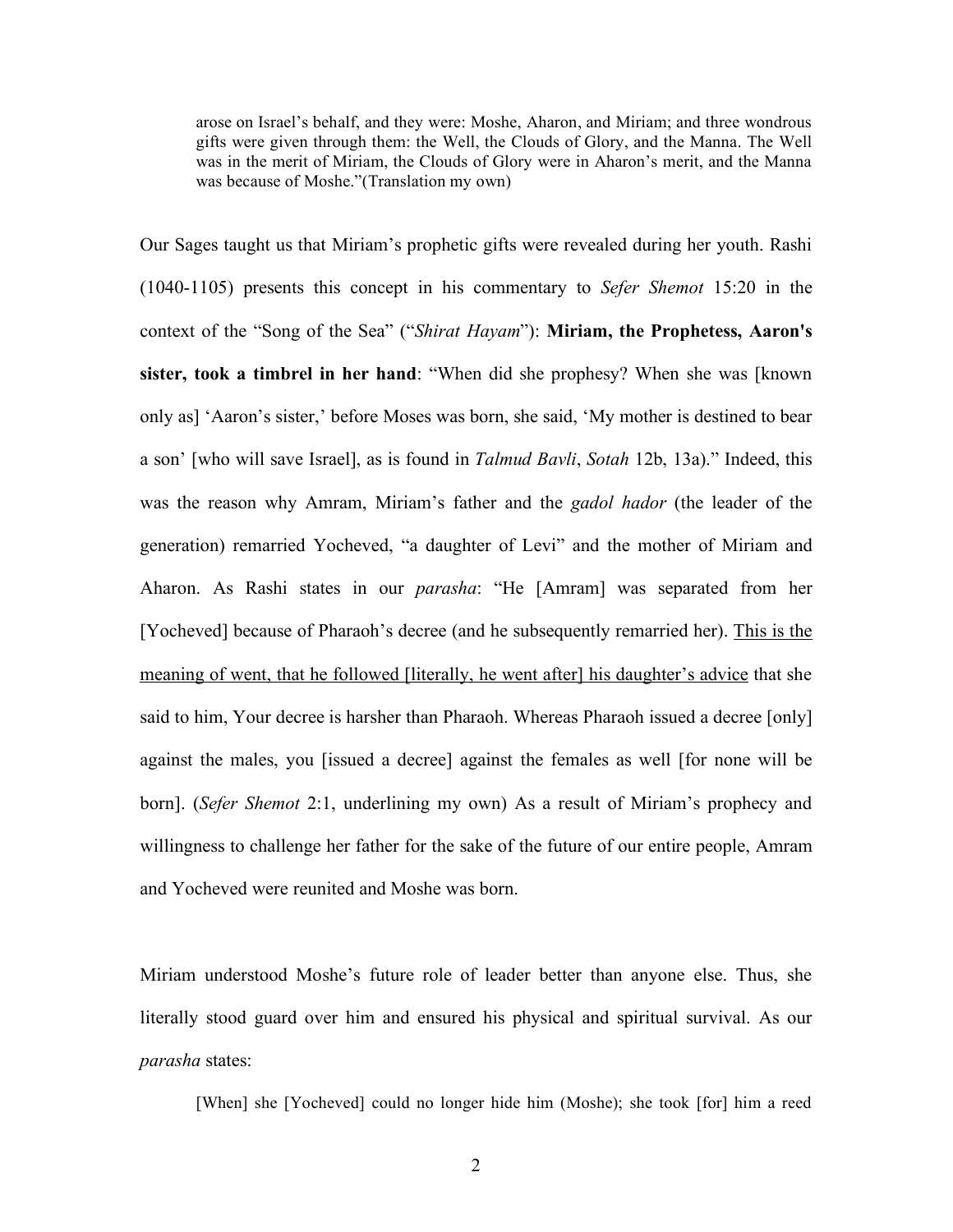basket, smeared it with clay and pitch, placed the child into it, and put [it] into the marsh at the Nile's edge. His sister stood from afar, to know what would be done to him. Pharaoh's daughter went down to bathe, to the Nile, and her maidens were walking along the Nile, and she saw the basket in the midst of the marsh, and she sent her maidservant, and she took it. She opened [it], and she saw him the child, and behold, he was a weeping lad, and she had compassion on him, and she said, "This is [one] of the children of the Hebrews." His sister said to Pharaoh's daughter, "Shall I go and call for you a wet nurse from the Hebrew women, so that she shall nurse the child for you?" Pharaoh's daughter said to her, "Go!" So the girl went and called the child's mother. (*Sefer Shemot* 2:3-8, underlining my own)

The significance of Miriam's actions in her encounter with Pharaoh's daughter cannot be overestimated. As we have already seen, Moshe literally would never have existed without Miriam. Moreover, as the above passage intimates, without Miriam's divinely inspired intervention, Moshe never would have survived physically and spiritually to become the leader of *Klal Yisrael*. This idea was presented in unmistakable terms by my rebbi and mentor, Rabbi Joseph B. Soloveitchik (1903-1993), known as "the Rav" by his students and followers, in his posthumous work entitled, *Family Redeemed: Essays on Family Relationships*:

Miriam is responsible for the emergence of Moses as a leader and redeemer of his people. If not for her, he would never have been imbued with great passionate love for his poor brethren. She suggested to the princess that a Hebrew wet-nurse be employed for the infant, preventing Moses from disappearing in anonymity and ignorance. (Page 118)

As noted above, Miriam was a prophetess before Moshe was born. *Chazal* teach us, however, that after Moshe was born, prophecy was taken away from her and given to Moshe (*Midrash Aggadah, Shemot* 15:20). If this was the case, why did the women so readily follow her and join her in singing *Shirat Hayam*? The answer to this question is really twofold in nature. One answer is found in the Aramaic translation/explanation (*Targum*) of *Michah* 6:4: **And I sent before you Moses, Aaron, and Miriam**: "… and Miriam to teach the women." Miriam, in a word, was the teacher of all of the women amongst the Jewish people. She was, quite simply, the *baalat hamesorah* (the Grand Mistress of the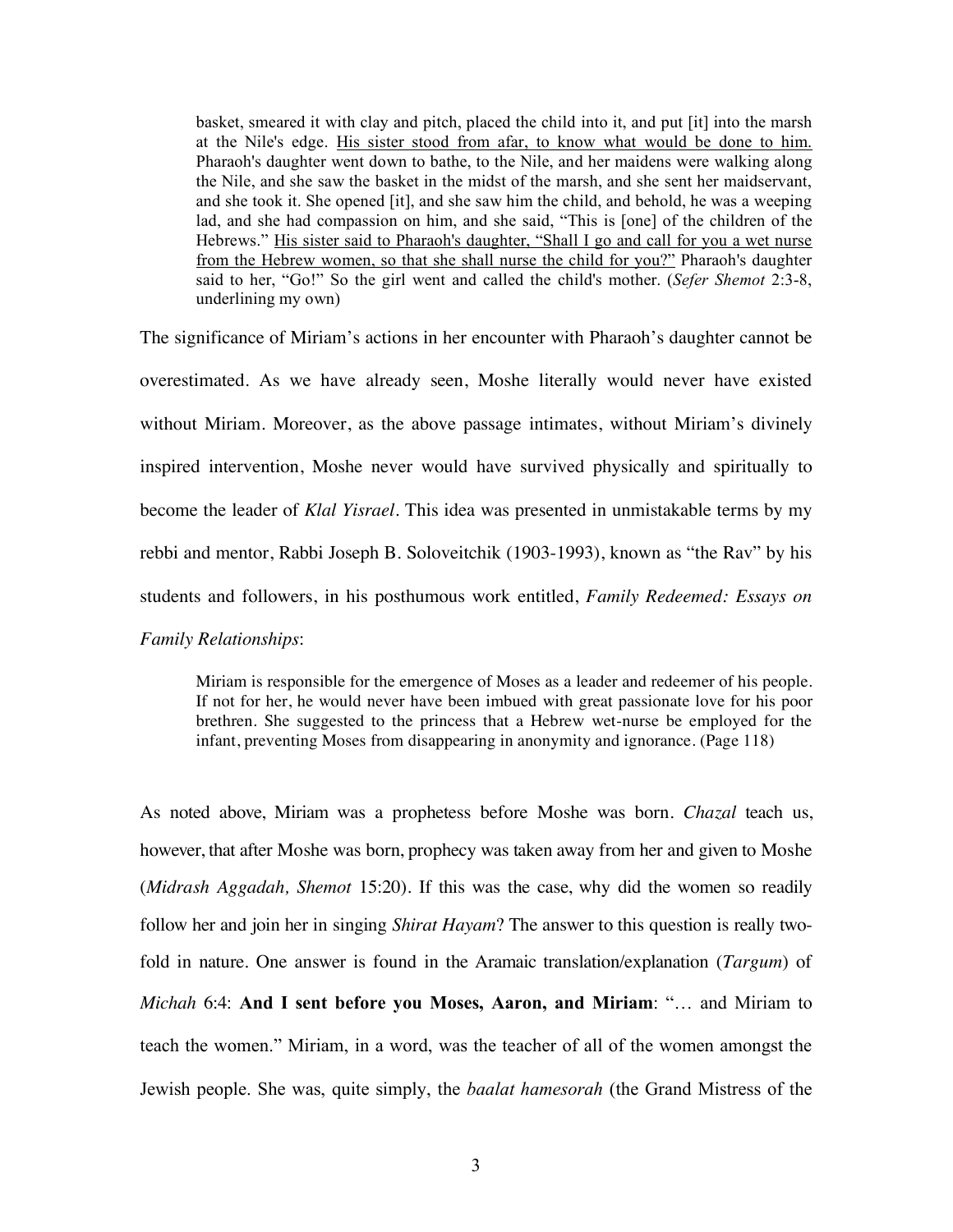Torah and its traditions). Consequently, the Jewish women naturally followed their beloved teacher in giving G-d-intoxicated musical praise to Hashem for the wonders and miracles He had performed for them at the Sea of Reeds.

The second, and quite novel answer to the question "Why did the women so readily follow Miriam and join her in singing *Shirat Hayam*?" is offered by the Rav in an unpublished public lecture on Parashat Shemot, presented December 30, 1980. Rabbi Soloveitchik maintained that:

*Yitziat Mitzraim* did not start with *Moshe Rabbeinu* (our teacher Moshe). The consummation, the full realization, happened through Moshe, but the Jewish consciousness, the Jewish *emunah* (faith), the faith in the promise of *Hakadosh Baruch Hu* (the Holy One Blessed be He) [concerning the Redemption], was not just incidental. The people actually cultivated it – and sacrificed their lives - in order that this particular identity, this strange identity, should continue until the final fulfillment, which *Hakadosh Baruch Hu* spoke [about] to Avraham, Yitzhak, and Yaakov... (This, and the following transcriptions my own)

Who were the guarantors of this Jewish consciousness? Who were the spiritual leaders of our people in Egypt? None other than the Hebrew midwives Shifra and Puah, identified respectively by *Chazal* as Yocheved and Miriam. As Rav Soloveitchik so beautifully and creatively stated:

The verse "Now it took place when the midwives feared G-d, that He made houses for them," (*Sefer Shemot* 1:21) means that the Almighty has turned over the leadership of the people in *Mitzraim* (Egypt) to the *m'yaldot* (the midwives). *V'yaash lehem batim* (that He made houses for them) means that they became leaders. The *m'yaldot* were entrusted with the leadership and the authority to watch, to lead, and to teach the message in *Mitzraim*.

For Rav Soloveitchik, Miriam was the more important of the two *m'yaldot* and the more

important leader. In his view, the above-quoted phrase "Miriam, the Prophetess, Aaron's

sister," teaches us the extraordinary role Miriam played regarding the Exodus:

If not for her, perhaps, *Yitziat Mitzraim* would not have taken place… So basically, after the people left *Mitzraim*, the leader of the people was Moshe. Before they left from